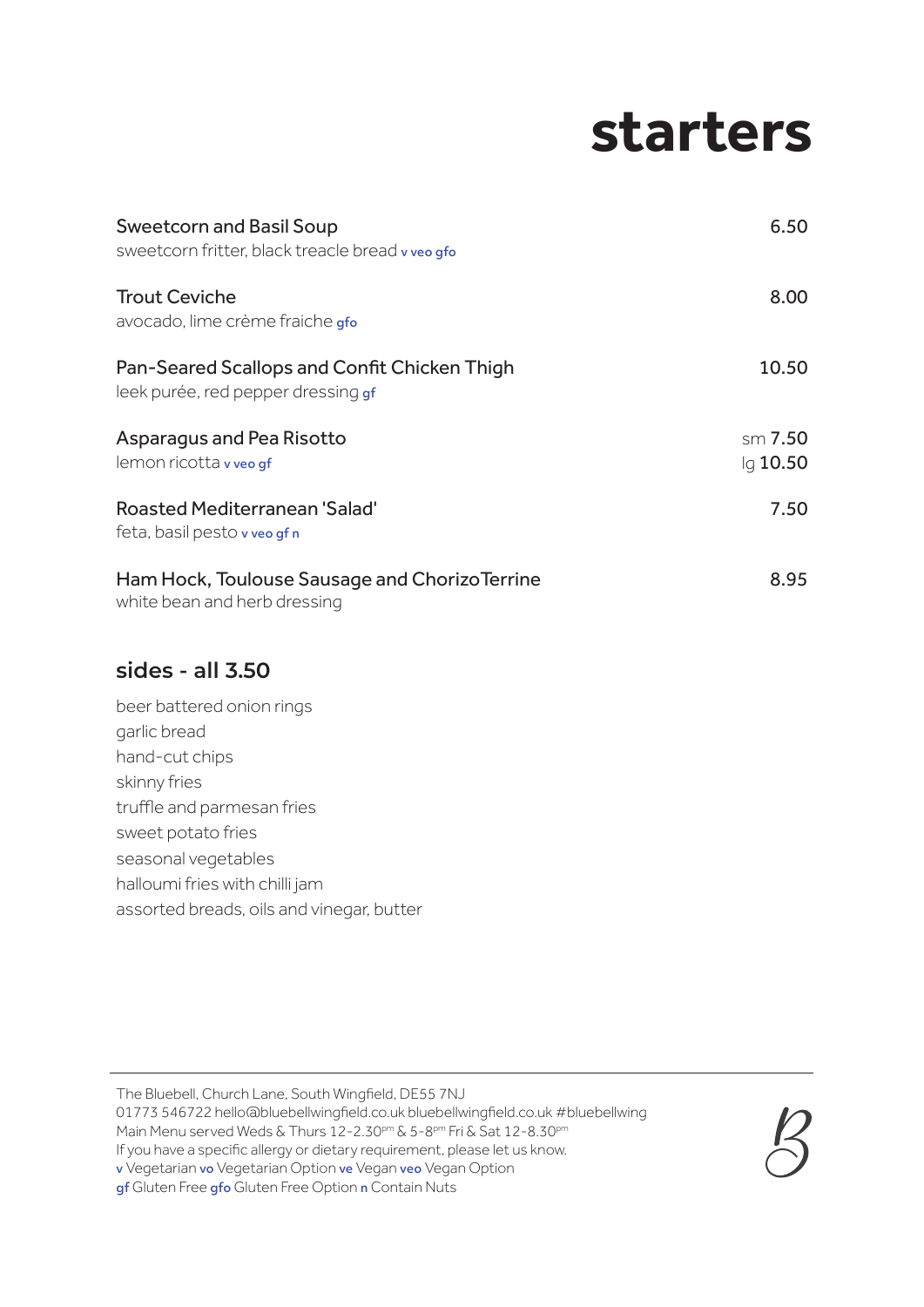# **mains**

| 8oz Rib-Eye Steak portobello mushroom, cherry tomatoes,<br>watercress, hand-cut chips, peppercorn sauce gf                                                                                                                        | 22.00       |
|-----------------------------------------------------------------------------------------------------------------------------------------------------------------------------------------------------------------------------------|-------------|
| Pan-roasted Fillet of Seabass lemon cous cous,<br>olive tapenade, basil puree, lime dressing gf                                                                                                                                   | 18.50       |
| Steak, Ale and Mushroom Pie Topped With Puff Pastry<br>seasonal vegetables, choose from chips, mash or new potatoes, gravy gfo                                                                                                    | 16.95       |
| <b>Tomato and Red Pepper Linguini</b><br>chorizo, chargrilled prawns, parmesan vo gfo                                                                                                                                             | 15.50       |
| Beer Battered Halloumi hand-cut chips, crushed peas,<br>homemade tartar sauce v gfo                                                                                                                                               | 14.25       |
| <b>Pan-roasted Chicken Breast</b><br>fondant potato, pea purée, broad beans, asparagus, mushroom jus gf                                                                                                                           | 17.50       |
| The Bluebell Burger smoked streaky bacon, mozzarella, sweet chilli<br>mayonnaise, toasted sourdough bun, hand-cut chips, Asian slaw gfo                                                                                           | 15.50       |
| The Barbeque Lentil Vegan Burger rocket, gherkin, smashed avocado,<br>toasted sourdough bun, hand cut chips, Asian slaw ve v gfo                                                                                                  | 14.00       |
| Slow-braised Pork Belly grain mustard mashed potatoes,<br>roasted beetroots, cider jus gfo                                                                                                                                        | 18.00       |
| 6oz Lamb Rump<br>kohlrabi and lime purée, fennel, confit potatoes, turnips, lamb jus gf                                                                                                                                           | 19.00       |
| Beer Battered Fillet Of Cod hand-cut chips, crushed peas,<br>homemade tartar sauce gfo                                                                                                                                            | 15.00       |
| sides beer battered onion rings; garlic bread; hand-cut chips;<br>skinny fries; truffle and parmesan fries; sweet potato fries; seasonal vegetables;<br>halloumi fries with chilli jam; assorted breads, oils and vinegar, butter | all<br>3.50 |
| The Bluebell, Church Lane, South Wingfield, DE55 7NJ                                                                                                                                                                              |             |

01773 546722 hello@bluebellwingfield.co.uk bluebellwingfield.co.uk #bluebellwing

Main Menu served Weds & Thurs 12-2.30pm & 5-8pm Fri & Sat 12-8.30pm

If you have a specific allergy or dietary requirement, please let us know.

v Vegetarian vo Vegetarian Option ve Vegan veo Vegan Option

gf Gluten Free gfo Gluten Free Option n Contain Nuts

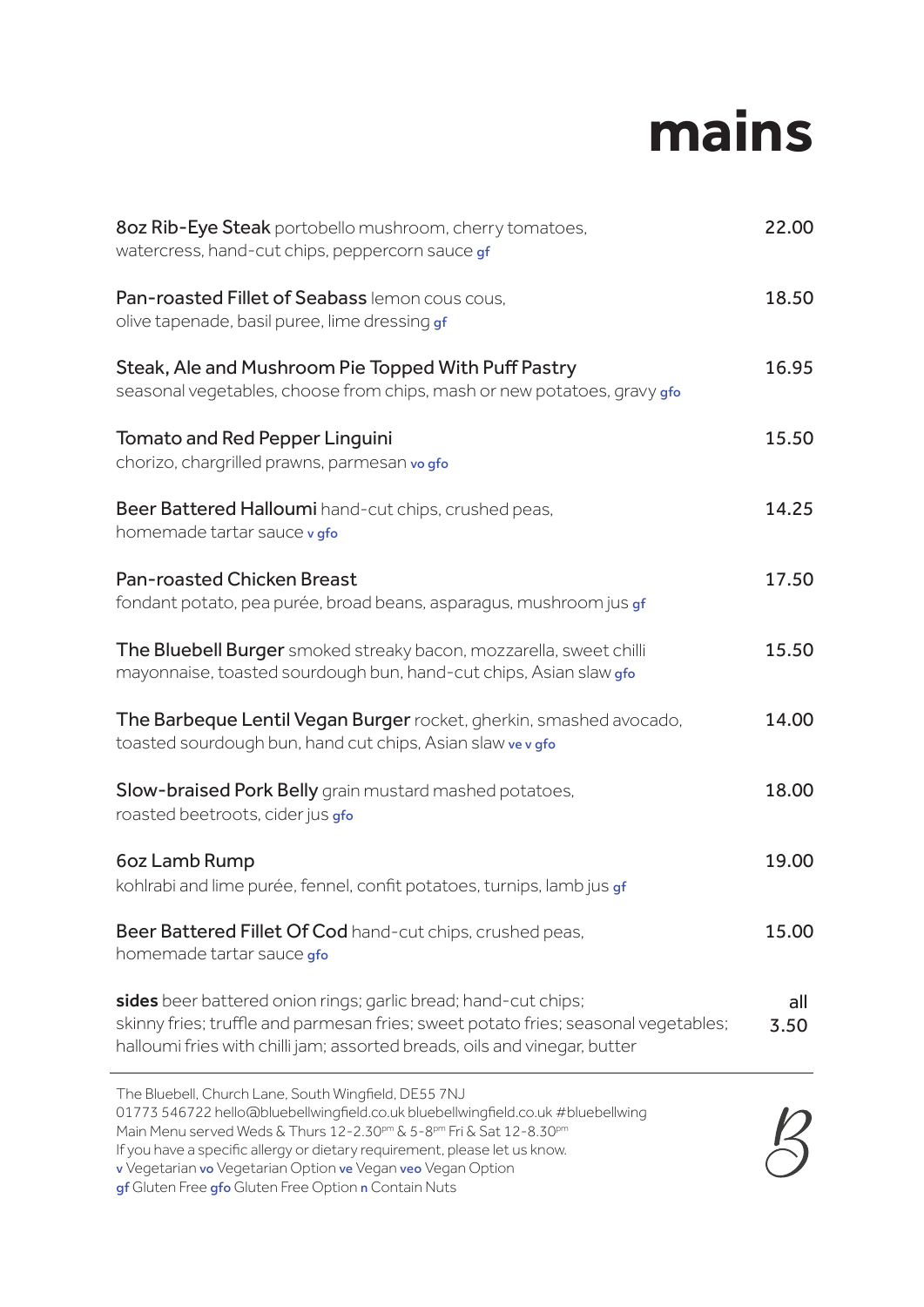# **desserts**

| Strawberry Pannacotta gfo                                                                                                                 | 7.50              |
|-------------------------------------------------------------------------------------------------------------------------------------------|-------------------|
| strawberry and basil sorbet, textures of strawberry                                                                                       |                   |
| White Chocolate Mousse gf<br>raspberry, lemon, meringue                                                                                   | 7.50              |
| Tonka Bean Crème Brûlée v gfo<br>homemade shortbread, vanilla ice cream                                                                   | 7.50              |
| Coffee Cheesecake vn<br>toasted hazelnut ice cream, caramel sauce                                                                         | 7.50              |
| Chocolate Ganache v gfo<br>caramelised banana, salted caramel ice cream                                                                   | 7.50              |
| Mango and Passion Fruit Parfait v gf<br>coconut sorbet, spiced rum syrup                                                                  | 7.50              |
| Cheese<br>Wookey Hole Cheddar, Somerset Brie, Cricket St Thomas Goats<br>Cheese, Yorkshire Blue, crackers, grapes, homemade chutney vogfo | 8.50              |
| Homemade Ice Cream vanilla, chocolate, strawberry,                                                                                        | $3.50 - 2$ scoops |

salted caramel, coffee, lemon curd or white chocolate v gfo Homemade Sorbet mango, raspberry or coconut gfo veo 4.50 - 3 scoops



Hand-made in The Bluebell kitchen

### kids mix up - 7.50

#### Choose from

Homemade Fish Fingers, Margherita Pizza, Mini Burger, Cheeseburger, Sausages, Vegetarian Sausages Add Chips, Fries or Mashed Potato Then add Sweetcorn, Beans or Garden Peas

Main desserts can be served in smaller portions for 4.50

The Bluebell, Church Lane, South Wingfield, DE55 7NJ

01773 546722 hello@bluebellwingfield.co.uk bluebellwingfield.co.uk #bluebellwing

Main Menu served Weds & Thurs 12-2.30pm & 5-8pm Fri & Sat 12-8.30pm

If you have a specific allergy or dietary requirement, please let us know.

v Vegetarian vo Vegetarian Option ve Vegan veo Vegan Option

gf Gluten Free gfo Gluten Free Option n Contain Nuts